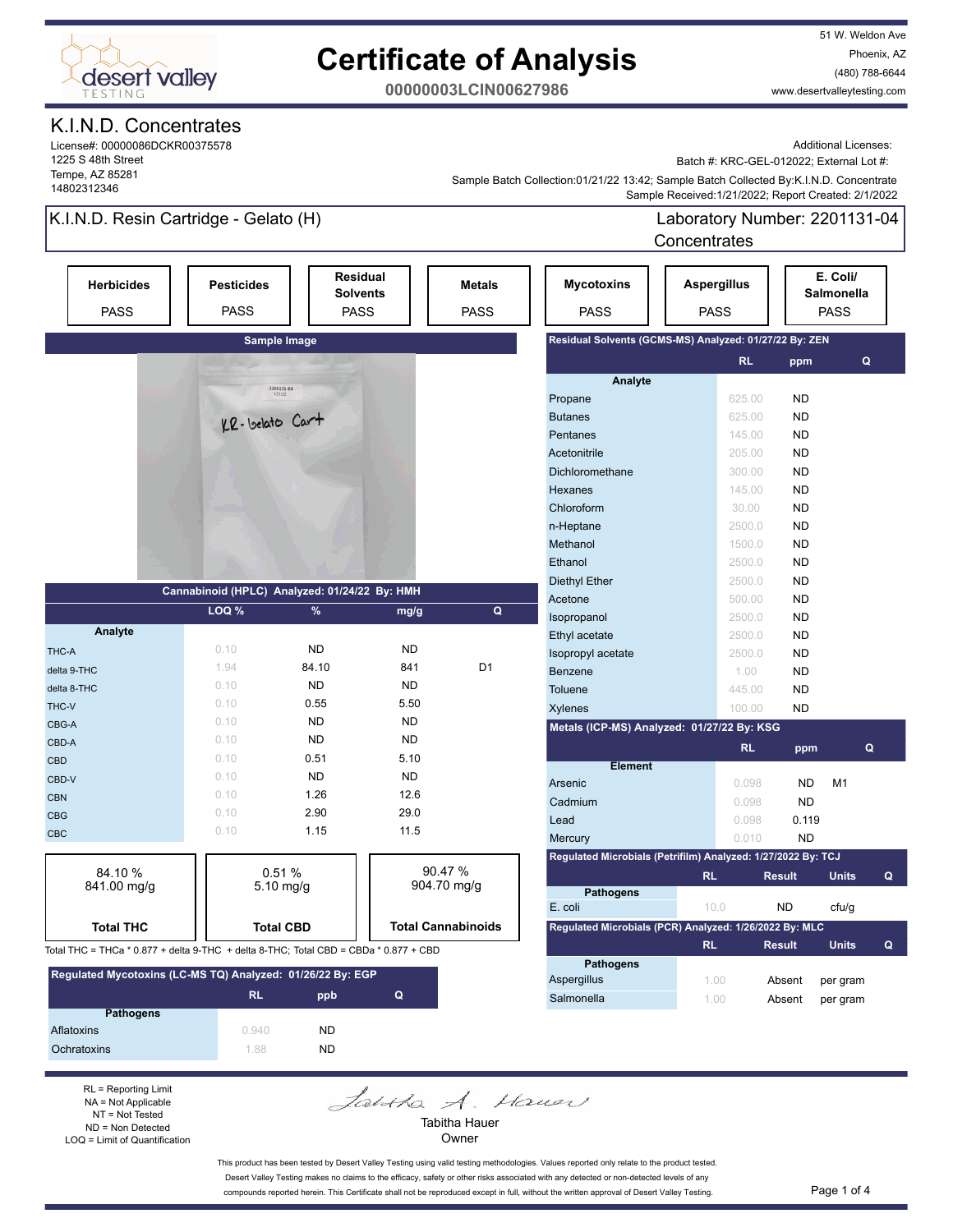

## **Certificate of Analysis**

51 W. Weldon Ave Phoenix, AZ (480) 788-6644 www.desertvalleytesting.com

**00000003LCIN00627986**

## K.I.N.D. Concentrates

License#: 00000086DCKR00375578 1225 S 48th Street Tempe, AZ 85281 14802312346

Additional Licenses:

Batch #: KRC-GEL-012022; External Lot #:

Laboratory Number: 2201131-04

 Sample Received:1/21/2022; Report Created: 2/1/2022 Sample Batch Collection:01/21/22 13:42; Sample Batch Collected By:K.I.N.D. Concentrate

**Concentrates** 

#### K.I.N.D. Resin Cartridge - Gelato (H)

|                     |           |           |                | Pesticides (LC-MS TQ) Analyzed: 01/25/22 By: LEH |           |           |                |
|---------------------|-----------|-----------|----------------|--------------------------------------------------|-----------|-----------|----------------|
|                     | <b>RL</b> | ppm       | Q              |                                                  | <b>RL</b> | ppm       | Q              |
| Analyte             |           |           |                | Analyte                                          |           |           |                |
| Acephate            | 0.188     | <b>ND</b> |                | Acequinocyl                                      | 0.940     | <b>ND</b> | L1, V1         |
| Acetamiprid         | 0.094     | <b>ND</b> |                | Aldicarb                                         | 0.188     | <b>ND</b> |                |
| Azoxystrobin        | 0.094     | <b>ND</b> |                | <b>Bifenthrin</b>                                | 0.094     | <b>ND</b> | L1, V1         |
| <b>Boscalid</b>     | 0.188     | <b>ND</b> |                | Carbaryl                                         | 0.094     | <b>ND</b> |                |
| Carbofuran          | 0.094     | <b>ND</b> |                | Chlorpyrifos                                     | 0.094     | <b>ND</b> |                |
| Diazinon            | 0.094     | <b>ND</b> |                | Dimethoate                                       | 0.094     | <b>ND</b> |                |
| Ethoprophos         | 0.094     | <b>ND</b> |                | Etofenprox                                       | 0.188     | <b>ND</b> |                |
| Etoxazole           | 0.094     | <b>ND</b> |                | Fenoxycarb                                       | 0.094     | <b>ND</b> |                |
| Fenpyroximate E     | 0.188     | <b>ND</b> | L1, V1         | Flonicamid                                       | 0.470     | <b>ND</b> | L1, V1         |
| Fludioxonil         | 0.188     | <b>ND</b> |                | Hexythiazox                                      | 0.470     | <b>ND</b> |                |
| Imazalil            | 0.094     | <b>ND</b> |                | Imidacloprid                                     | 0.188     | <b>ND</b> |                |
| Kresoxim-methyl     | 0.188     | <b>ND</b> |                | Malathion                                        | 0.094     | <b>ND</b> |                |
| Metalaxyl           | 0.094     | <b>ND</b> |                | Methiocarb                                       | 0.094     | <b>ND</b> |                |
| Methomyl            | 0.188     | <b>ND</b> |                | Myclobutanil                                     | 0.094     | <b>ND</b> |                |
| Naled               | 0.235     | <b>ND</b> |                | Oxamyl                                           | 0.470     | <b>ND</b> |                |
| Piperonyl butoxide  | 0.940     | <b>ND</b> |                | Propiconazole                                    | 0.188     | <b>ND</b> |                |
| Propoxure           | 0.094     | <b>ND</b> |                | Spiromesifen                                     | 0.094     | <b>ND</b> |                |
| Spirotetramat       | 0.094     | <b>ND</b> |                | Spiroxamine                                      | 0.188     | <b>ND</b> |                |
| Tebuconazole        | 0.188     | <b>ND</b> |                | Thiacloprid                                      | 0.094     | <b>ND</b> |                |
| Thiamethoxam        | 0.094     | <b>ND</b> |                | Trifloxystrobin                                  | 0.094     | <b>ND</b> |                |
| Abamectin           | 0.235     | <b>ND</b> | L1, V1         | <b>Bifenazate</b>                                | 0.094     | <b>ND</b> |                |
| Chlorantraniliprole | 0.094     | <b>ND</b> |                | Clofentezine                                     | 0.094     | <b>ND</b> |                |
| Cyfluthrin          | 0.940     | <b>ND</b> | L1, V1         | Cypermethrin                                     | 0.470     | <b>ND</b> | V <sub>1</sub> |
| Daminozide          | 0.470     | <b>ND</b> | L1, V1         | DDVP (Dichlorvos)                                | 0.047     | <b>ND</b> | V <sub>1</sub> |
| Fipronil            | 0.188     | <b>ND</b> |                | Paclobutrazol                                    | 0.188     | <b>ND</b> |                |
| Permethrins         | 0.094     | <b>ND</b> | L1, V1         | Phosmet                                          | 0.094     | <b>ND</b> |                |
| Prallethrin         | 0.094     | <b>ND</b> | V <sub>1</sub> | Pyrethrins                                       | 0.470     | <b>ND</b> | L1, V1         |
| Pyridaben           | 0.094     | <b>ND</b> |                | Spinosad                                         | 0.094     | <b>ND</b> | L1             |
| Chlorfenapyr        | 0.940     | <b>ND</b> |                |                                                  |           |           |                |

#### **Herbicides (LC-MS TQ) Analyzed: 01/26/22 By: LEH**

**Q**

## **RL ppm**

**Analyte**

Pendimethalin 0.047 ND L1

RL = Reporting Limit NA = Not Applicable NT = Not Tested ND = Non Detected LOQ = Limit of Quantification

Jantha A. Hauer

Tabitha Hauer Owner

This product has been tested by Desert Valley Testing using valid testing methodologies. Values reported only relate to the product tested. Desert Valley Testing makes no claims to the efficacy, safety or other risks associated with any detected or non-detected levels of any compounds reported herein. This Certificate shall not be reproduced except in full, without the written approval of Desert Valley Testing. Page 2 of 4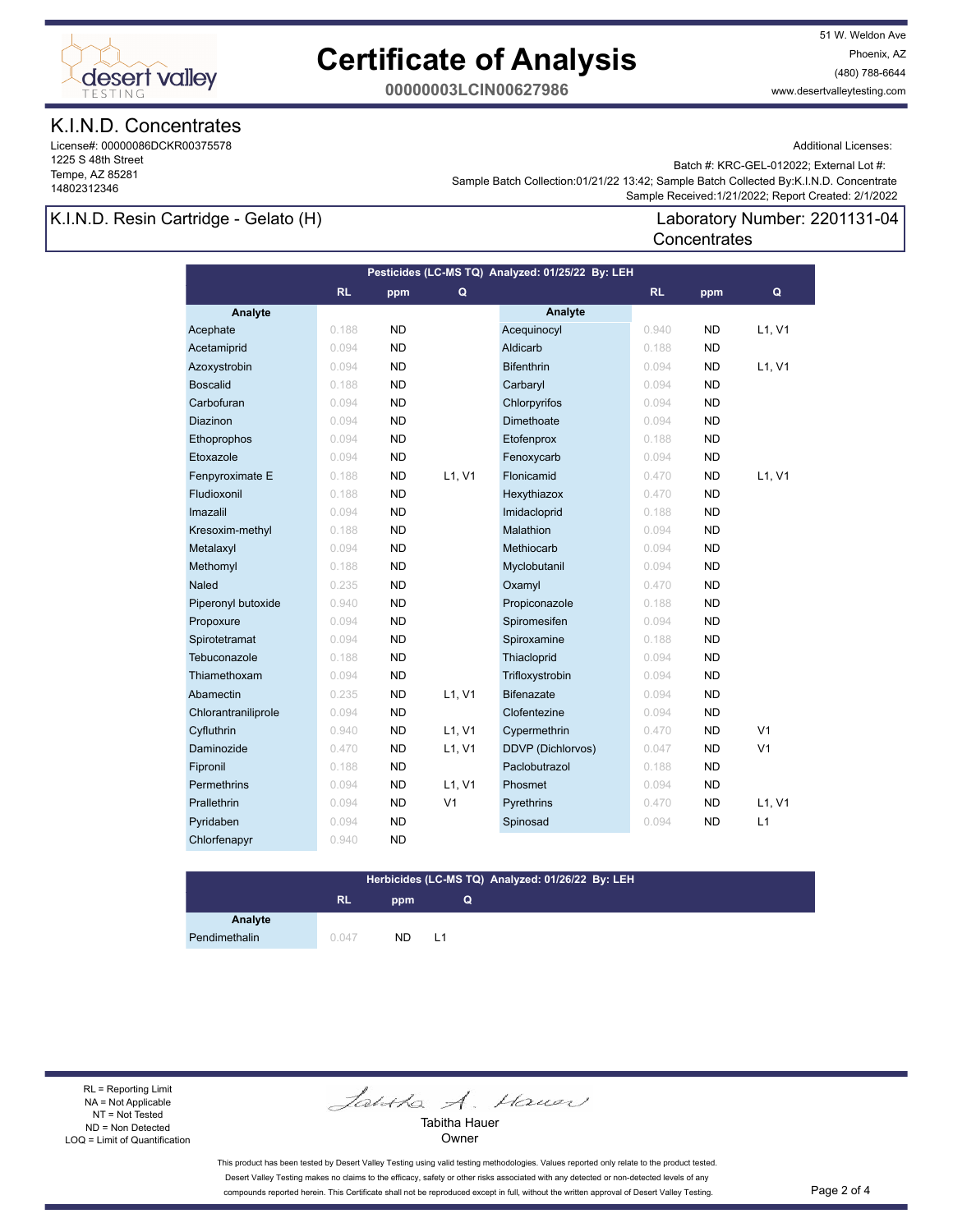

# **Certificate of Analysis**

51 W. Weldon Ave Phoenix, AZ (480) 788-6644 www.desertvalleytesting.com

**00000003LCIN00627986**

## K.I.N.D. Concentrates

License#: 00000086DCKR00375578 1225 S 48th Street Tempe, AZ 85281

Additional Licenses:

Batch #: KRC-GEL-012022; External Lot #:

Laboratory Number: 2201131-04

Sample Battri Collection.orizinzzi istaz, Sample Battri Collection (State Collection 2012)<br>Sample Received:1/21/2022; Report Created: 2/1/2022 Sample Batch Collection:01/21/22 13:42; Sample Batch Collected By:K.I.N.D. Concentrate

**Concentrates** 

## K.I.N.D. Resin Cartridge - Gelato (H)

| Non-Regulated Microbials (PetriFilms) Analyzed: By: |               |              |   |  |  |  |
|-----------------------------------------------------|---------------|--------------|---|--|--|--|
| <b>RL</b>                                           | <b>Result</b> | <b>Units</b> | Q |  |  |  |
|                                                     |               |              |   |  |  |  |
| NT                                                  | NT            | ctu/g        |   |  |  |  |
| NT                                                  | NT            | cfu/q        |   |  |  |  |
| NT.                                                 | NT            | cfu/q        |   |  |  |  |
| NT                                                  | NT            | ctu/g        |   |  |  |  |
| NT                                                  | NT            | cfu/q        |   |  |  |  |
|                                                     |               |              |   |  |  |  |

| Water Activity (Moisture Reacter) Analyzed: By: |    |           |   |  |  |  |
|-------------------------------------------------|----|-----------|---|--|--|--|
|                                                 |    | <b>AW</b> | Q |  |  |  |
| Compound                                        |    |           |   |  |  |  |
| <b>Water Activity</b>                           |    | NT        |   |  |  |  |
| Moisture (Drying Oven) Analyzed: By:            |    |           |   |  |  |  |
|                                                 |    | $\%$      | Q |  |  |  |
| <b>Compound</b>                                 |    |           |   |  |  |  |
| <b>Percent Moisture</b>                         | NT | NT        |   |  |  |  |
| pH Test (HannHI11310) Analyzed: By:             |    |           |   |  |  |  |
|                                                 |    | <b>NA</b> | Q |  |  |  |
| Compound                                        |    |           |   |  |  |  |
| pH                                              |    | NT        |   |  |  |  |

| <b>Terpenes (GCMS-MS)</b>   | Analyzed: | By:                      |   |
|-----------------------------|-----------|--------------------------|---|
|                             | mg/g      | $\overline{\frac{9}{6}}$ | Q |
| Compound                    |           |                          |   |
| alpha-Bisabolol             | <b>NT</b> | NT                       |   |
| (-)-Borneol and (+)-Borneol | <b>NT</b> | NT                       |   |
| Camphene                    | <b>NT</b> | NT                       |   |
| Camphor                     | <b>NT</b> | NT                       |   |
| beta-Caryophyllene          | NT        | NT                       |   |
| trans-Caryophyllene         | NT        | NT                       |   |
| Caryophyllene Oxide         | NT        | NT                       |   |
| alpha-Cedrene               | NT        | NT                       |   |
| Cedrol                      | NT        | NT                       |   |
| Endo-fenchyl Alcohol        | NT        | NT                       |   |
| Eucalyptol                  | NT        | NΤ                       |   |
| Fenchone                    | NT        | NT                       |   |
| Geraniol                    | NT        | ΝT                       |   |
| Geranyl acetate             | NT        | NΤ                       |   |
| Guaiol                      | NT        | NΤ                       |   |
| Hexahydrothymol             | NT        | NT                       |   |
| alpha-Humulene              | NT        | NΤ                       |   |
| Isoborneol                  | NT        | NΤ                       |   |
| Isopulegol                  | NT.       | NT                       |   |
| Limonene                    | <b>NT</b> | <b>NT</b>                |   |
| Linalool                    | <b>NT</b> | NT                       |   |
| p-Mentha-1,5-diene          | <b>NT</b> | NT                       |   |
| beta-Myrcene                | <b>NT</b> | NT                       |   |
| trans-Nerolidol             | <b>NT</b> | NT                       |   |
| Ocimene                     | <b>NT</b> | NT                       |   |
| alpha-Pinene                | <b>NT</b> | NT                       |   |
| beta-Pinene                 | <b>NT</b> | NT                       |   |
| Pulegone                    | <b>NT</b> | NT                       |   |
| Sabinene                    | NT        | NT                       |   |
| Sabinene Hydrate            | NT        | NT                       |   |
| gamma-Terpinene             | NT        | NT                       |   |
| alpha-Terpinene             | NT        | NT                       |   |
| 3-Carene                    | NT        | NT                       |   |
| <b>Terpineol</b>            | NT        | NΤ                       |   |
| <b>Terpinolene</b>          | NT        | NΤ                       |   |
| Valencene                   | NT        | NT                       |   |
| Nerol                       | NT        | ΝT                       |   |
| cis-Nerolidol               | NΤ        | ΝT                       |   |
| <b>Total Terpenes</b>       | NT        | ΝT                       |   |

RL = Reporting Limit NA = Not Applicable NT = Not Tested ND = Non Detected LOQ = Limit of Quantification

Jantha A. Hauer

Tabitha Hauer Owner

This product has been tested by Desert Valley Testing using valid testing methodologies. Values reported only relate to the product tested. Desert Valley Testing makes no claims to the efficacy, safety or other risks associated with any detected or non-detected levels of any compounds reported herein. This Certificate shall not be reproduced except in full, without the written approval of Desert Valley Testing. Page 3 of 4